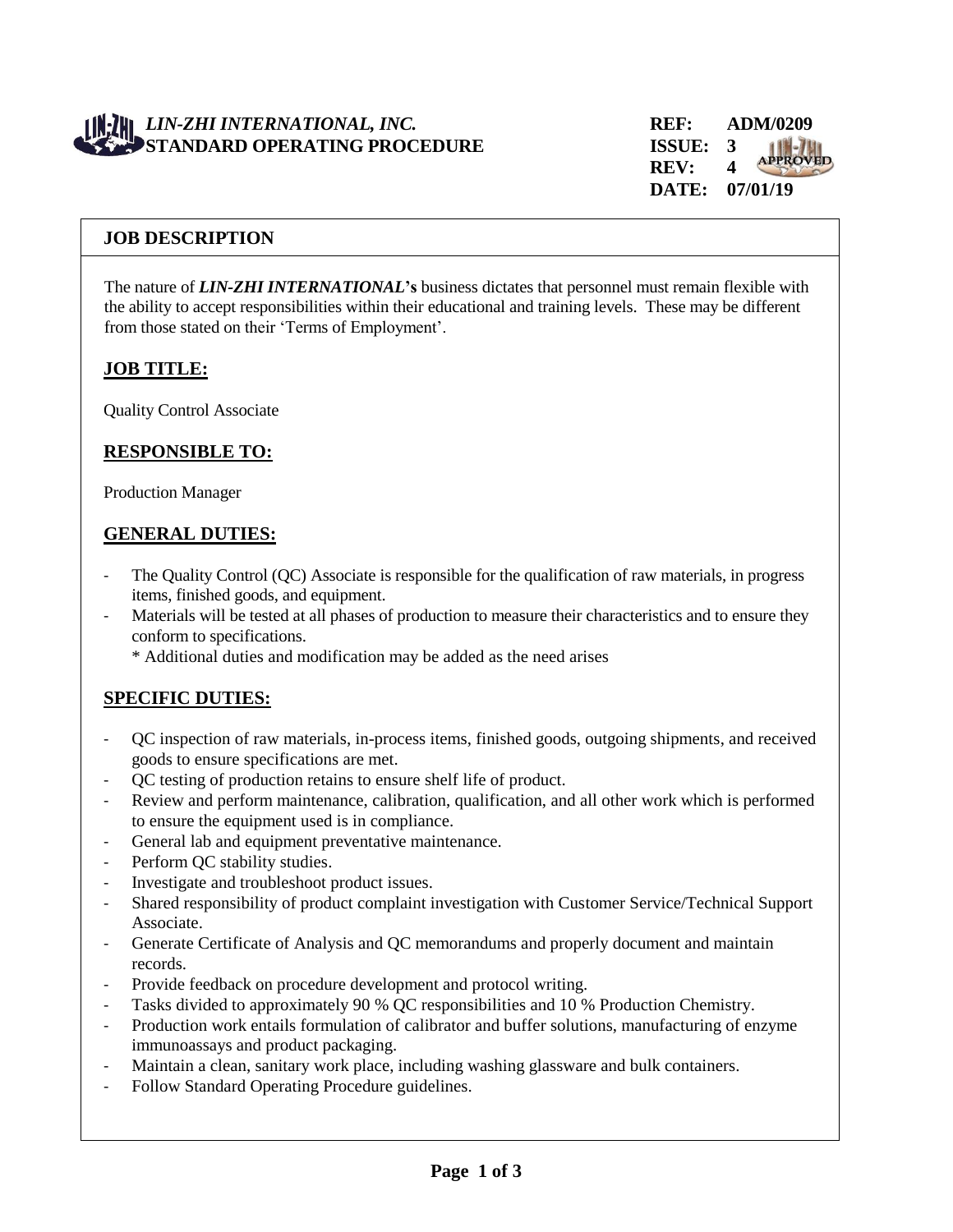# *LIN-ZHI INTERNATIONAL, INC.* **REF: ADM/0209 STANDARD OPERATING PROCEDURE ISSUE: 3**

## **JOB DESCRIPTION**

# **SPECIFIC DUTIES, CONTINUED:**

- Meet production deadlines and manage multiple projects. \* Additional duties and modification may be added as the need arises

## **QUALIFICATION & EXPERIENCE REQUIREMENTS:**

- B.A., B.S., or M.S. in biology related field or equivalent.
- Excellent written and verbal communication skills.
- Must be detail oriented and excellent at record keeping.
- Able to think critically and analyze basic data.
- Must be able to lift/move up to 40 pounds.
- Familiarity with a laboratory setting and basic handling of lab related materials is preferred.
- Understands basic calculations of concentrations and dilutions.
- Applicants should be well-versed in the use of the internet/email, Microsoft Word, and Excel.
- Able to work in the cold room periodically, which is kept at  $2 8$ °C (35.6 46.4°F). \* After hiring, require to provide a vaccination record and/or confirm current Hepatitis B status.

# **GENERAL ON THE JOB TRAINING REQUIREMENTS:**

- Immunoassay reagent production
- Calibrator and control production